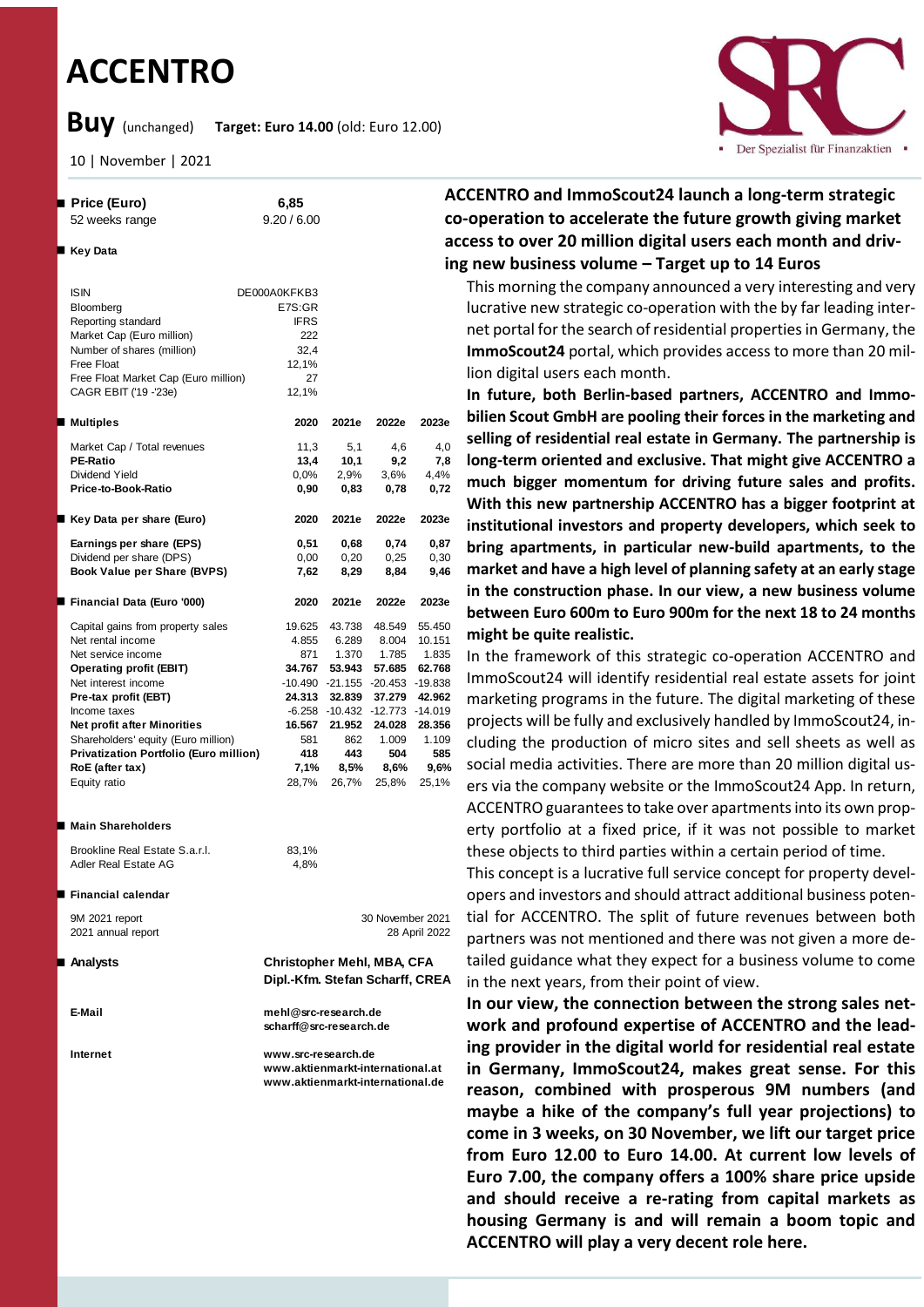





| <b>ACCENTRO Real Estate AG</b> |               |                                       |
|--------------------------------|---------------|---------------------------------------|
| Industry:                      | Real Estate   | <b>Management Board of ACCENTRO:</b>  |
| Sub-segment:                   | Residential   | Lars Schriewer                        |
| <b>Region:</b>                 | Germany       |                                       |
| Headquarter:                   | <b>Berlin</b> |                                       |
| <b>Foundation</b>              | 2006          |                                       |
| <b>Employees:</b>              | 101           | <b>Supervisory Board of ACCENTRO:</b> |
|                                |               | Axel Harloff                          |
| <b>IR Contact:</b>             |               | Carsten Wolff                         |
| Thomas Fisenlohr               |               | <b>Natig Ganiyev</b>                  |
| Eisenlohr@accentro.de          |               |                                       |

ACCENTRO Real Estate AG is a leading company for privatization of residential properties in economically strong regions in Germany, as well as for the marketing and sales for property investors and project developers. Furthermore, the company is currently building up an investment portfolio for the own book. The company's strongest focus is on the city of Berlin, but has recently expanded into growth markets such as the Leipzig area or Hamburg and North Rhine Westphalia.

Accentro GmbH was founded in 1999 and in 2011 became a subsidiary of Estavis AG, which was formed in 2006 and was renamed to ACCENTRO Real Estate AG in 2015. The firm has a focus on the German residential market since more than 15 years. Over the recent years ACCENTRO managed to build up a strong track record. Since 2009, more than 18,000 apartments with a volume of with a volume of more than Euro 1.8bn have been sold and the inventory portfolio has significantly been expanded from Euro 155m book value in 2015 to almost Euro 410m at FY 2020. At year-end 2020, about 5,200 units are on the firm's balanace sheet after the firm made some significant acquisitions in the second half of last year. Furthermore, the strong sales cooperations with investors and developers offer the company further potential for a rise in revenues in the coming years. With regards to the 2020 results, the company had to record some one-off effects, due to which the company slightly missed the 2020 guidance. The financial position of the company shows an equity ratio of 26.1% and a LTV of 56.1% at 1H 2021.

For the current year 2021, the company guided a significant hike in revenues and EBIT, as revenues are expected to be in a range between Euro 170m and Euro 200m and EBIT is to grow to a range of Euro 45m to Euro 50m. With a very good first six months and the closings from transactions that were signed in 2020, the company is currently well on track to reach these goals in our opinion.

|                           | <b>FY 2018</b> | FY 2019 | <b>FY 2020</b> |
|---------------------------|----------------|---------|----------------|
| Apartments sold (units)   | 440            | 463     | 420            |
| thereof Berlin            | 68%            | 59%     | 65%            |
| thereof Rest of Germany   | 32%            | 41%     | 35%            |
| thereof Owner Occupiers   | 32%            | 41%     | 49%            |
| thereof Buy-to-Let        | 68%            | 59%     | 51%            |
| Transaction value (EUR m) | 79.2           | 110.1   | 118.7          |

*Source: Company Data, SRC Research*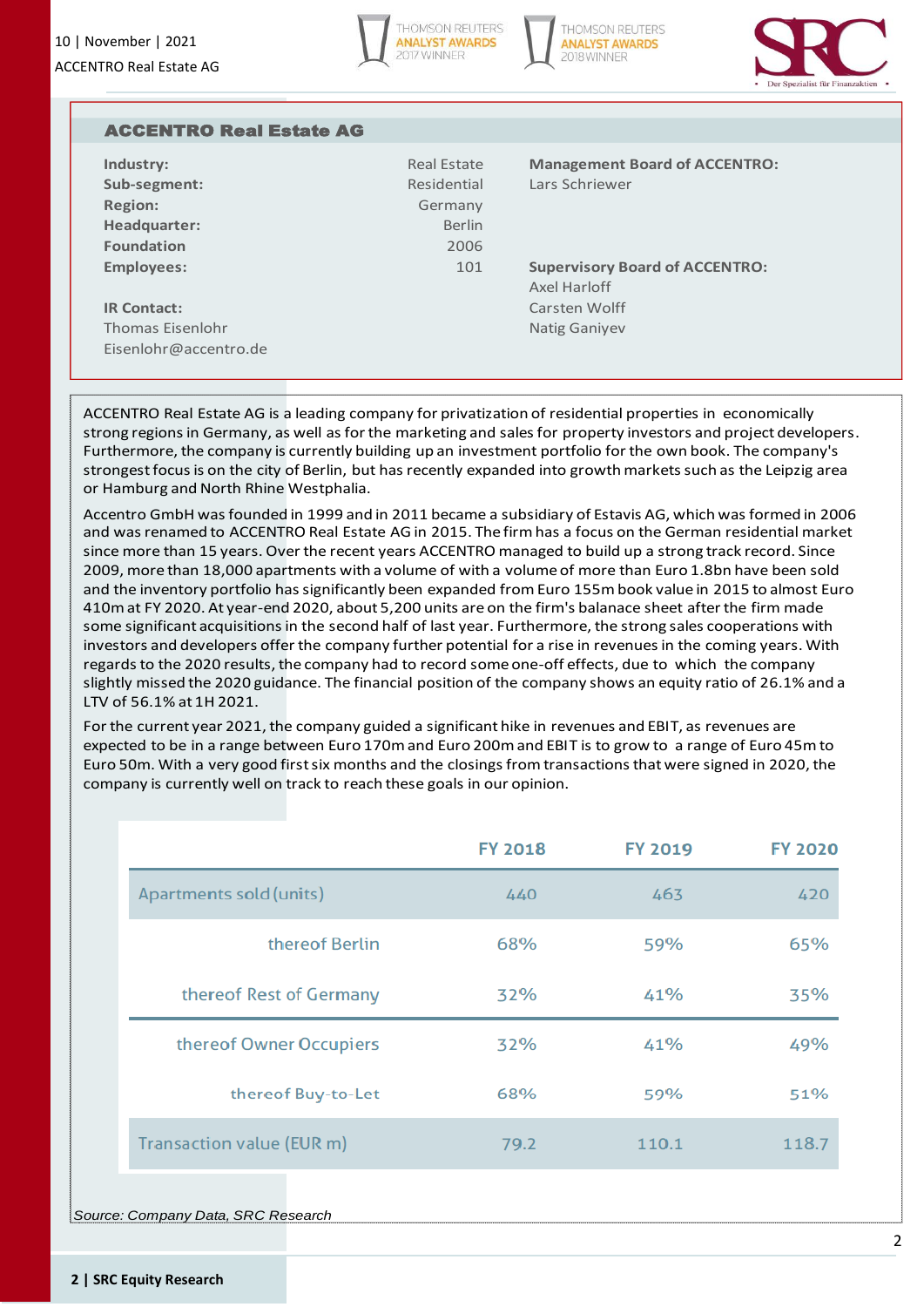## 10 | November | 2021

## ACCENTRO Real Estate AG



THOMSON REUTERS<br>ANALYST AWARDS<br>2018 WINNER



| <b>ACCENTRO Real Estate AG</b><br>31/12 IFRS ('000) | 2018           | 2019           | 2020          | 2021e         | 2022e         | 2023e         | <b>CAGR</b><br>'19 - '23e |
|-----------------------------------------------------|----------------|----------------|---------------|---------------|---------------|---------------|---------------------------|
| Revenues from sales of inventory properties         | 194,009        | 129,503        | 112,397       | 184,321       | 204,596       | 227,102       |                           |
| Expenses from sales of inventory properties         | $-160,924$     | $-99,661$      | $-92,772$     | $-140,583$    | $-156,047$    | $-171,652$    |                           |
| Capital gains from property sales                   | 33,085         | 29,842         | 19,625        | 43,738        | 48,549        | 55,450        | 16.8%                     |
| Letting revenues                                    | 8,806          | 10,261         | 10,351        | 19,447        | 23,531        | 28,472        |                           |
| Letting expenses                                    | $-2,676$       | $-3,743$       | $-5,496$      | $-13,158$     | $-15,526$     | $-18,321$     |                           |
| Net rental income                                   | 6,130          | 6,518          | 4,855         | 6,289         | 8,004         | 10,151        | 11.7%                     |
| Revenues from services                              | 2,794          | 3,510          | 2,434         | 2,453         | 2,944         | 3,533         |                           |
| Expenses from services                              | $-511$         | $-1,147$       | $-1,563$      | $-1,083$      | $-1,159$      | $-1,698$      |                           |
| Net service income                                  | 2,283          | 2,363          | 871           | 1,370         | 1,785         | 1,835         | $-6.1%$                   |
| Other operating income                              | 1,663          | 1,207          | 1,699         | 3,245         | 3,544         | 3,189         |                           |
| Gross profit or loss                                | 43,161         | 39,930         | 27,050        | 54,642        | 61,883        | 70,625        | 15.3%                     |
| <b>Net revaluation result</b>                       | 0              | 11,399         | 28,367        | 19,953        | 12,587        | 9,334         |                           |
| Total payroll and benefit costs                     | $-4,613$       | $-5,835$       | $-9,048$      | $-10,412$     | $-10,947$     | $-11,574$     |                           |
| Depreciation and amortisation                       | $-349$         | $-731$         | $-863$        | $-856$        | $-902$        | $-951$        |                           |
| Impairments of inventories and accounts receivable  | $-205$         | $-123$         | $-124$        | $-153$        | $-167$        | $-200$        |                           |
| Other operating expenses                            | $-5,131$       | $-6,079$       | $-10,717$     | $-9,681$      | $-5,224$      | $-4,977$      |                           |
| Net income from associates                          | $\overline{2}$ | 1,244          | 102           | 450           | 455           | 511           |                           |
| Earnings before interest and taxes (EBIT)           | 32,865         | 39,805         | 34,767        | 53,943        | 57,685        | 62,768        | 12.1%                     |
| Other income from investments                       | 36             | 36             | 36            | 51            | 47            | 32            |                           |
| Interest income                                     | 944            | 4,854          | 11,256        | 1,741         | 1,514         | 2,581         |                           |
| Interest expenses                                   | $-9,869$       | $-12,207$      | $-21,746$     | $-22,896$     | $-21,967$     | $-22,419$     |                           |
| Net interest income                                 | $-8,925$       | $-7,353$       | -10,490       | $-21,155$     | -20,453       | $-19,838$     |                           |
| Profit/loss before taxes (EBT)                      | 23,976         | 32,488         | 24,313        | 32,839        | 37,279        | 42,962        | 7.2%                      |
| Income taxes                                        | $-5,675$       | $-6,189$       | $-6,258$      | $-10,432$     | $-12,773$     | $-14,019$     |                           |
| <b>Consolidated income</b>                          | 18,301         | 26,299         | 18,055        | 22,407        | 24,506        | 28,943        | 2.4%                      |
| <b>Minorities</b>                                   | $-103$         | 168            | $-1,488$      | $-455$        | $-478$        | $-587$        |                           |
| Net profit/loss after minorities                    | 18,198         | 26,467         | 16,567        | 21,952        | 24,028        | 28,356        | 1.7%                      |
| Number of shares ('000)                             | 32,438         | 32,438         | 32,438        | 32,438        | 32,438        | 32,438        |                           |
| Earnings per share (EPS)                            | 0.56           | 0.81           | 0.51          | 0.68          | 0.74          | 0.87          |                           |
| Dividend per share (DPS)                            | 0.16           | 0.00           | 0.00          | 0.20          | 0.25          | 0.30          |                           |
| <b>Shareholders' Equity</b>                         | 199,104        | 220,811        | 247,101       | 269,053       | 286,594       | 306,840       | 8.6%                      |
| <b>Balance Sheet sum</b>                            | 474,205        | 580,757        | 861,987       | 1,008,525     | 1,109,377     | 1,220,315     |                           |
| <b>Equity Ratio</b><br>$RoE$ (after tax)            | 42.0%<br>10.3% | 38.0%<br>12.6% | 28.7%<br>7.1% | 26.7%<br>8.5% | 25.8%<br>8.6% | 25.1%<br>9.6% | $-6.7%$                   |
| Privatisation Portfolio (Euro million)              | 344            | 389            | 418           | 443           | 504           | 585           |                           |
| Book Value per share (Euro)                         | 6.14           | 6.81           | 7.62          | 8.29          | 8.84          | 9.46          | 8.6%                      |